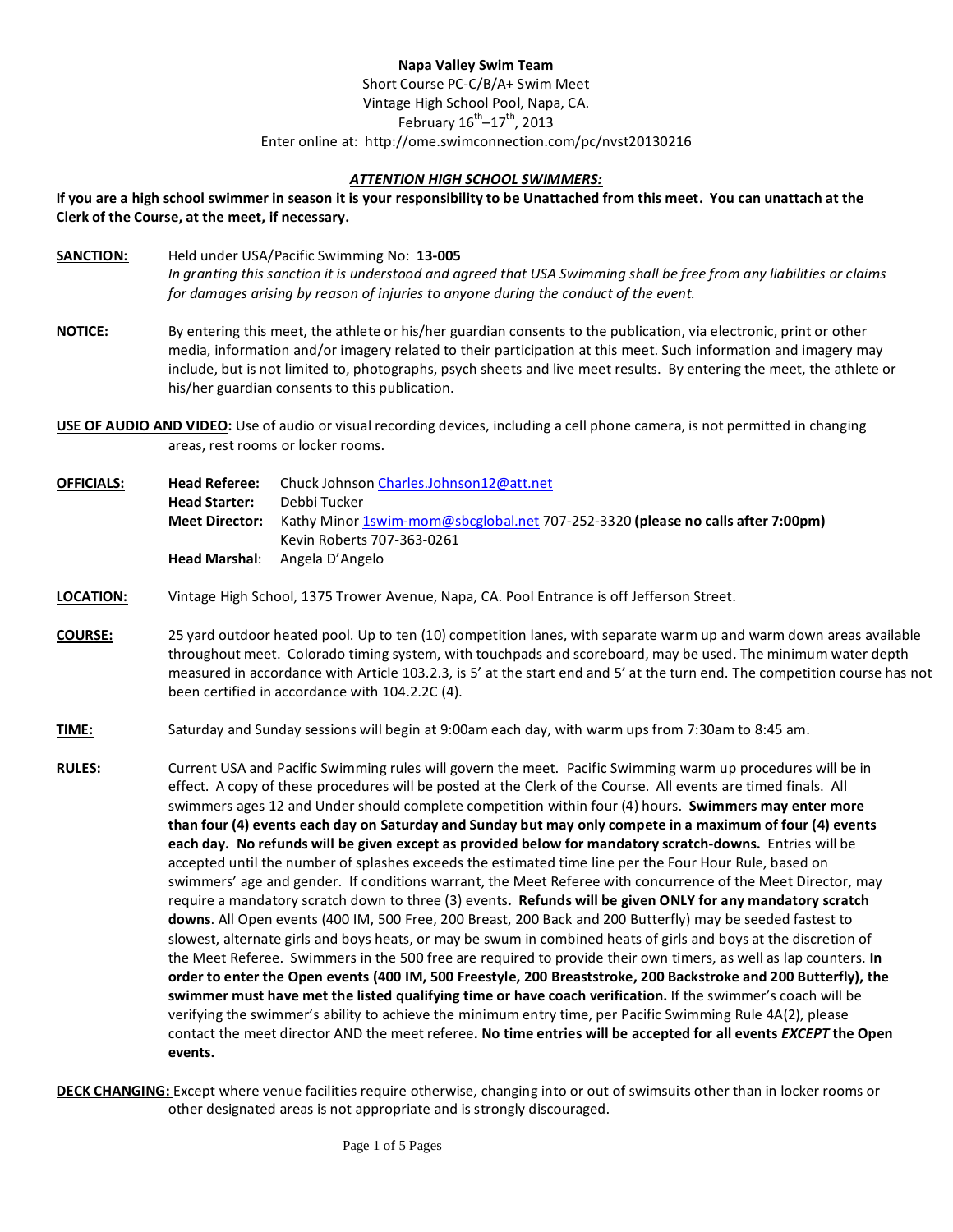**COACHES AND OFFICIALS:** All coaches and deck officials must wear their USA Swimming membership cards in a visible manner.

- **UNACCOMPANIED SWIMMERS:** Any USAS athlete-member competing at the meet must be accompanied by a USA Swimming member-coach for the purposes of athlete supervision during warm-up, competition and warm-down. If a coachmember of the athlete's USAS Club does not attend the meet to serve in said supervisory capacity, it is the responsibility of the swimmer or the swimmer's legal guardian to arrange for supervision by a USA Swimming member-coach. The Meet Director or Meet Referee may assist the swimmer in making arrangements for such supervision; however, it is recommended that such arrangements be made in advance of the meet by the athlete's USAS Club Member-Coach. The swimmer must be certified by a USA Swimming member coach as being proficient in performing a racing start or must start the race in the water. It is the responsibility of the swimmer or the swimmer's legal guardian to ensure compliance with this requirement.
- **RESTRICTIONS:** Smoking and the use of other tobacco products is prohibited on the pool deck, in the locker rooms, in spectator seating, on standing areas and in all areas used by swimmers, during the meet and during warm-up periods. Sale and use of alcoholic beverages is prohibited in all areas of the meet venue. No deck changing. All shelters must be properly secured. No glass containers are allowed in the meet venue. No propane heater is permitted except for snack bar/meet operations. No pets, except for "working dogs" are allowed anywhere in the meet venue. No food or drink is allowed in the locker rooms**. ONLY COACH'S TENTS WILL BE ALLOWED ON THE POOL DECK.**
- **ELIGIBILITY:** Swimmers must be current members of USA-S and enter their name and registration number on the meet entry card as shown on their Registration Card. All swimmer registration will be checked against the SWIMS database. If a swimmer is not found to be registered, the Meet Director shall accept the registration at the meet. A \$10 surcharge will be added to the regular registration fee. **Swimmers in the "A+" Division must have met at least the "PC-A" time standard. Swimmers in the "B" Division must have met at least the "PC-B" time standard and not have met the "PC-A" time standard. All entry times slower than the "PC-B" time standard will be in the "C" Division. See the Pacific Swimming website for PC-A and PC-B time standards.** *No time entries will be accepted for all events except the OPEN events* and will be seeded in the slowest heat(s) of the "C" Division. Entry times submitted for this meet will be checked against a computer database and may be changed in accordance with Pacific Swimming Entry Time Verification procedures*.* Disabled swimmers are welcome to attend this meet and should contact the meet director or Meet Referee regarding special accommodations on entry times and seeding per Pacific Swimming policy. *Swimmers 19 years of age and older may participate in the Open events and the 13 & Over age group events but will not receive awards. Such swimmers must have met the 17-18 age group time standards.*
- **CHECK-IN:** The meet will be deck seeded. Swimmers must check-in at the Clerk-of-Course. Close of check-in for all individual events shall be no more than 60 minutes before the estimated time of the start of the first heat of the event. No event shall be closed more than 30 minutes before the estimated time of the start of the session. Swimmers who do not check in will not be seeded and will not be allowed to compete in that event.
- **SCRATCHES:** Swimmers entered in an individual event that have checked in for that event, must swim in the event unless they notify the clerk of the course before seeding for that event has begun. Failure to swim an event will result in being barred from their next individual event on that day or the next meet day, whichever is first. Exception: No penalty shall apply for failure to withdraw or compete in an individual event if the referee is notified in the event of illness or injury and accepts the proof thereof, or it is determined by the referee that the No-Show is caused by circumstances beyond the control of the swimmer

# **ENTRIES:** *TWO OPTIONS FOR MEET ENTRY*

#### **Option 1: Online Meet Entries:**

#### 1. Using your browser go to: **http://ome.swimconnection.com/pc/nvst20130216**

- 2. Follow entry instructions:
	- a. Enter all swimmers in your family at the same time.
	- b. Make online credit card payment for meet entries at the secured site.
	- c. You will receive confirmation of acceptance into the meet at time of payment. This confirmation should be brought to the meet as proof of entry.
	- d. *Online entries will close at 5:00pm on Thursday February 7, 2013.*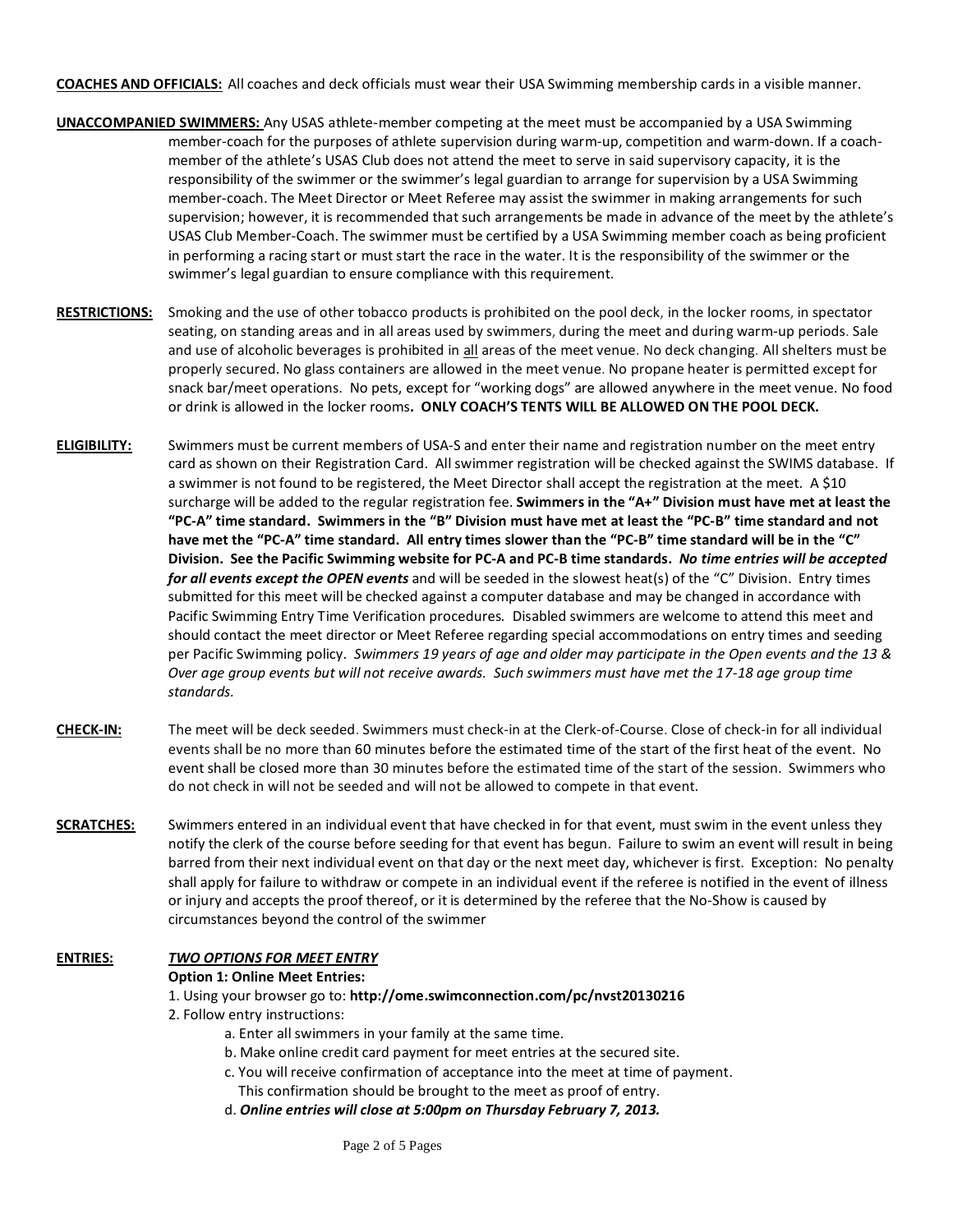Note: Swim Connection charges an internet processing fee of \$1.00 per swimmer + 5% of the total entry fee. Online entry fees are paid to Swim Connection, LLC. **Entry via the online system is entirely voluntary, and is not required.**

## **Option 2: Traditional Postal System Mailed Entries:**

All entries must be on the attached Consolidated Entry Card. Entry cards must be completely filled out including best time for each event, and the swimmer's address, phone number and family e-mail address.

In order to ensure that Mailed Entries are received by Thursday, February 7, 2013, they **must be postmarked by Monday, February 4, 2013.**

**Hand Delivered Entries must be delivered by 5:00pm Thursday February 7, 2013** to Kathy Minor, 2500 Pacific Street, Napa, CA 94558

## Make **Checks payable to "Napa Valley Swim Team**"

No refunds will be made, except for mandatory scratches and **no late entries will be accepted.**

- **ENTRY FEES:** \$2.75 per individual event plus a one time \$8.00 participation fee per swimmer.
- **AWARDS: Individual events**: Ribbons will be awarded to the  $1^{st} 6^{th}$  place finishers in the "A," "B" and "C" divisions, for each event and age group (8&U, 9-10, and 11-12, 13-14, 15-16, 17-18.) Swimmers 19 years of age and older will not receive awards. The 11 & Over individual events will be swum in combined events with awards given for each separate age group (11-12, 13-14, 15-16, 17-18). The 12 & Under individual events will be swum in combined heats, with awards given for each separate age group (8&U, 9-10, 11-12). The 13 & Over individual events will be swum in combined heats, with awards given for each separate age group (13-14, 15-16, 17-18).

**Open events** will be swum in combined heats, with awards given to the top 6 finishers in each age group (8&U, 9- 10, 11-12, 13-14, 15-16, 17-18) regardless of division. Swimmers 19 years of age and older will not receive awards. "A" medals will be awarded to swimmers achieving new "PC-A" times swum during this meet only.

# **AWARDS MUST BE PICKED UP AT THE MEET; THEY WILL NOT BE MAILED OR AVAILABLE AFTER THE MEET.**

- **ADMISSION:** FREE
- **PROGRAM:** A program will be available for a nominal fee.
- **SNACK BAR:** A snack bar will be available on Saturday and Sunday.
- **HOSPITALITY:** Lunches and refreshments will be provided for officials and coaches. Refreshments will be provided to timers.

**MINIMUM OFFICIALS RULE**: Each team shall, by the start of the meet, provide to the Meet Director or designee a list of officials who have agreed to represent that team during the meet, in accordance with the following table:

| # of swimmers per team entered | # of trained and carded officials required* |  |  |  |  |  |
|--------------------------------|---------------------------------------------|--|--|--|--|--|
| $1 - 10$                       |                                             |  |  |  |  |  |
| $11 - 25$                      |                                             |  |  |  |  |  |
| $26 - 50$                      |                                             |  |  |  |  |  |
| $51 - 75$                      |                                             |  |  |  |  |  |
| 76-100                         |                                             |  |  |  |  |  |
| 101-more                       |                                             |  |  |  |  |  |

\*Zone 3 Pacific Swimming will include Colorado, Intermediary/Chief Timing Judge, and Hytek-Computer into the count of Officials for a session. These positions are not carded. Zone 3 Pacific Swimming will accept Trainees into the count of Officials for a session, so long as they are carded.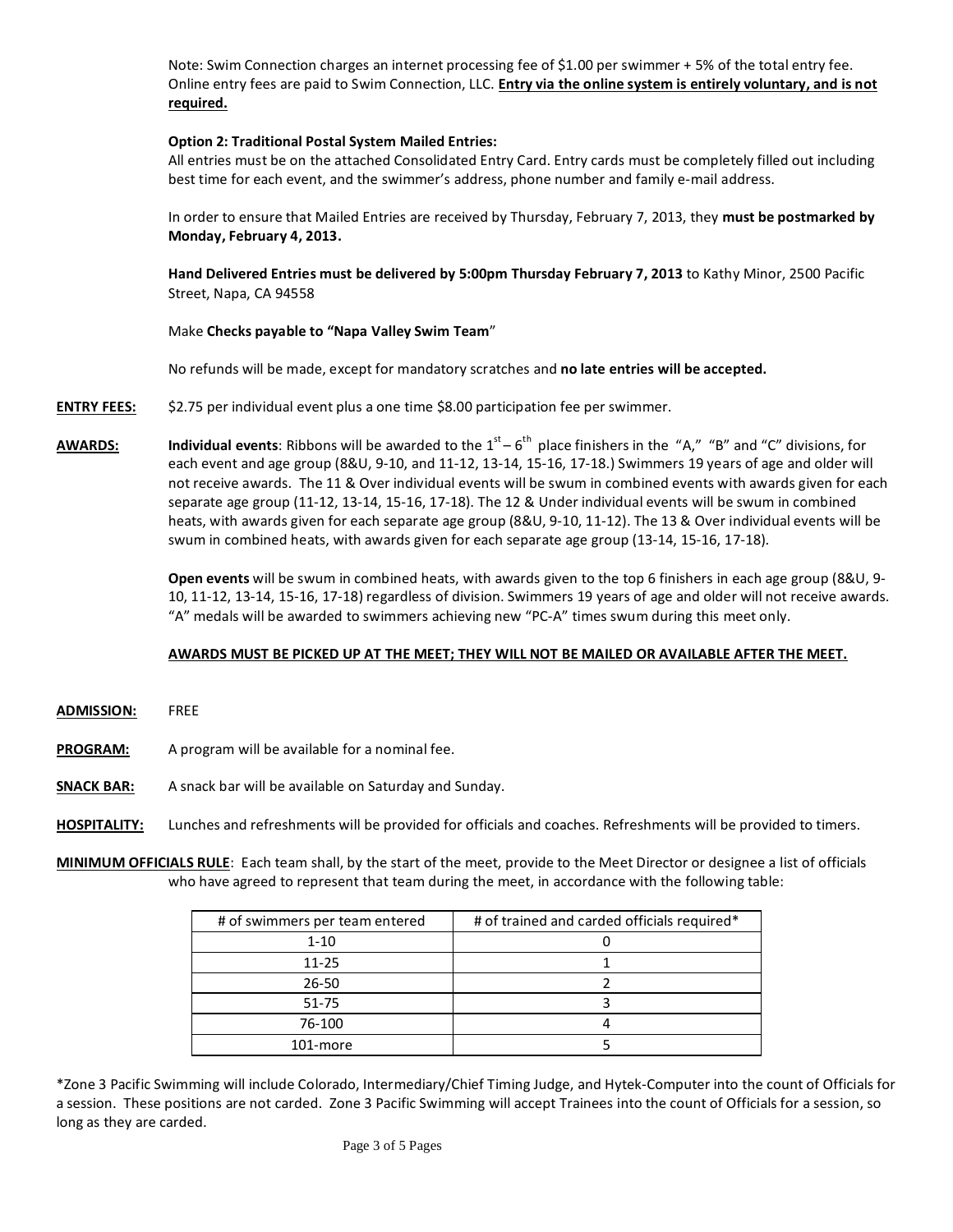\*One half hour before the scheduled start of each session, the Meet Referee shall conduct an inventory of Officials, and shall compare the number of swimmers present against the number of Officials present representing each team. No more than three days after the close of entries, meet management (referee or meet director) shall contact the representative from each team participating, and provide a preliminary inventory.

| APA VALLEY SWIM TEAM<br>PC-C/B/A+ SWIM MEET |                                                                                |                |    | <b>NAPA VALLEY SWIM TEAM</b><br>PC-C/B/A+ SWIM MEET                              |           |  |  |  |  |  |
|---------------------------------------------|--------------------------------------------------------------------------------|----------------|----|----------------------------------------------------------------------------------|-----------|--|--|--|--|--|
|                                             | <b>SATURDAY FEBRUARY 16, 2013</b>                                              |                |    | SUNDAY FEBRUARY 17, 2013                                                         |           |  |  |  |  |  |
|                                             | <b>SCHEDULE OF EVENTS</b>                                                      |                |    | <b>SCHEDULE OF EVENTS</b>                                                        |           |  |  |  |  |  |
| <b>GIRLS</b>                                | Age Group & Event<br><b>GIRLS</b><br><b>BOYS</b><br><b>Description</b>         |                |    | Age Group & Event<br><b>Description</b>                                          | <b>BO</b> |  |  |  |  |  |
| $\mathbf{1}$                                | <b>OPEN 400 IM</b><br>Girl Min Time: 6:36.29<br><b>Boy Min Time: 6:36.89</b>   | $\overline{2}$ | 37 | OPEN 200 Breast<br><b>Girl Min Time: 3:30.19</b><br><b>Boy Min Time: 3:30.59</b> | 38        |  |  |  |  |  |
| 3                                           | 11-12 50 Back                                                                  | 4              | 39 | 11-12 100 IM                                                                     | 40        |  |  |  |  |  |
| 5                                           | 8 & Under 25 Back                                                              | 6              | 41 | 8 & U 50 Breast                                                                  | 42        |  |  |  |  |  |
| $\overline{7}$                              | 9-10 50 Back                                                                   | 8              | 43 | 9-10 50 Breast                                                                   | 44        |  |  |  |  |  |
| 9                                           | 13 & Over 100 Back                                                             | 10             | 45 | 11 & Over 100 Free                                                               | 46        |  |  |  |  |  |
| 11                                          | 11-12 50 Breast                                                                | 12             | 47 | 8 & U 50 Back                                                                    | 48        |  |  |  |  |  |
| 13                                          | 8 & U 50 Free                                                                  | 14             | 49 | 9-10 100 IM                                                                      | 50        |  |  |  |  |  |
| 15                                          | 9-10 50 Fly                                                                    | 16             | 51 | 11-12 100 Fly                                                                    | 52        |  |  |  |  |  |
| 17                                          | 11 & Over 200 Free                                                             | 18             | 53 | OPEN 200 Back<br><b>Girl Min Time: 3:07.59</b><br><b>Boy Min Time: 3:07.59</b>   | 54        |  |  |  |  |  |
| 19                                          | 8 & U 25 Breast                                                                | 20             | 55 | 8 & U 25 Fly                                                                     | 56        |  |  |  |  |  |
| 21                                          | 9-10 50 Free                                                                   | 22             | 57 | 11-12 100 Breast                                                                 | 58        |  |  |  |  |  |
| 23                                          | 13 & Over 100 Fly                                                              | 24             | 59 | 9-10 100 Back                                                                    | <b>60</b> |  |  |  |  |  |
| 25                                          | 11-12 50 Fly                                                                   | 26             | 61 | 13 & Over 200 IM                                                                 | 62        |  |  |  |  |  |
| 27                                          | 9-10 100 Fly                                                                   | 28             | 63 | 11-12 100 Back                                                                   | 64        |  |  |  |  |  |
| 29                                          | 8 & U 100 IM                                                                   | 30             | 65 | 9-10 100 Free                                                                    | 66        |  |  |  |  |  |
| 31                                          | 13 & Over 100 Breast                                                           | 32             | 67 | 8 & U 25 Free                                                                    | 68        |  |  |  |  |  |
| 33                                          | 12 & U 200 IM                                                                  | 34             | 69 | 13 & Over 50 Free                                                                | 70        |  |  |  |  |  |
| 35                                          | Open 500 Free<br><b>Girl Min Time: 7:09.59</b><br><b>Boy Min Time: 7:07.19</b> | 36             | 71 | 11-12 50 Free                                                                    | 72        |  |  |  |  |  |
|                                             |                                                                                |                |    |                                                                                  |           |  |  |  |  |  |

| <b>ALLEY SWIM TEAM</b><br><b>B/A+ SWIM MEET</b> |                | NAPA VALLEY SWIM TEAM<br>PC-C/B/A+ SWIM MEET |                                                                                  |    |  |  |
|-------------------------------------------------|----------------|----------------------------------------------|----------------------------------------------------------------------------------|----|--|--|
| Y FEBRUARY 16, 2013                             |                |                                              | <b>SUNDAY FEBRUARY 17, 2013</b>                                                  |    |  |  |
| <b>DULE OF EVENTS</b>                           |                |                                              | <b>SCHEDULE OF EVENTS</b>                                                        |    |  |  |
| Group & Event<br><b>Description</b>             | <b>BOYS</b>    | <b>GIRLS</b>                                 | Age Group & Event<br><b>Description</b>                                          |    |  |  |
| MI 00<br>Time: 6:36.29<br>1 Time: 6:36.89       | $\overline{2}$ | 37                                           | OPEN 200 Breast<br><b>Girl Min Time: 3:30.19</b><br><b>Boy Min Time: 3:30.59</b> | 38 |  |  |
| 0 Back                                          | 4              | 39                                           | 11-12 100 IM                                                                     | 40 |  |  |
| ler 25 Back                                     | 6              | 41                                           | 8 & U 50 Breast                                                                  | 42 |  |  |
| <b>Back</b>                                     | 8              | 43                                           | 9-10 50 Breast                                                                   | 44 |  |  |
| er 100 Back                                     | 10             | 45                                           | 11 & Over 100 Free                                                               | 46 |  |  |
| 0 Breast                                        | 12             | 47                                           | 8 & U 50 Back                                                                    | 48 |  |  |
| ) Free                                          | 14             | 49                                           | 9-10 100 IM                                                                      | 50 |  |  |
| Fly                                             | 16             | 51                                           | 11-12 100 Fly                                                                    | 52 |  |  |
| er 200 Free                                     | 18             | 53                                           | OPEN 200 Back<br><b>Girl Min Time: 3:07.59</b><br><b>Boy Min Time: 3:07.59</b>   | 54 |  |  |
| 5 Breast                                        | 20             | 55                                           | 8 & U 25 Fly                                                                     | 56 |  |  |
| Free                                            | 22             | 57                                           | 11-12 100 Breast                                                                 | 58 |  |  |
| er 100 Fly                                      | 24             | 59                                           | 9-10 100 Back                                                                    | 60 |  |  |
| 0 Fly                                           | 26             | 61                                           | 13 & Over 200 IM                                                                 | 62 |  |  |
| 0 Fly                                           | 28             | 63                                           | 11-12 100 Back                                                                   | 64 |  |  |
| MI 00                                           | 30             | 65                                           | 9-10 100 Free                                                                    | 66 |  |  |
| er 100 Breast                                   | 32             | 67                                           | 8 & U 25 Free                                                                    | 68 |  |  |
| 200 IM                                          | 34             | 69                                           | 13 & Over 50 Free                                                                | 70 |  |  |
| 00 Free<br>Time: 7:09.59<br>1 Time: 7:07.19     | 36             | 71                                           | 11-12 50 Free                                                                    | 72 |  |  |
|                                                 |                | 73                                           | Open 200 Fly<br>Girl Min Time: 3:13.59<br>Boy Min Time: 3:25.69                  | 74 |  |  |